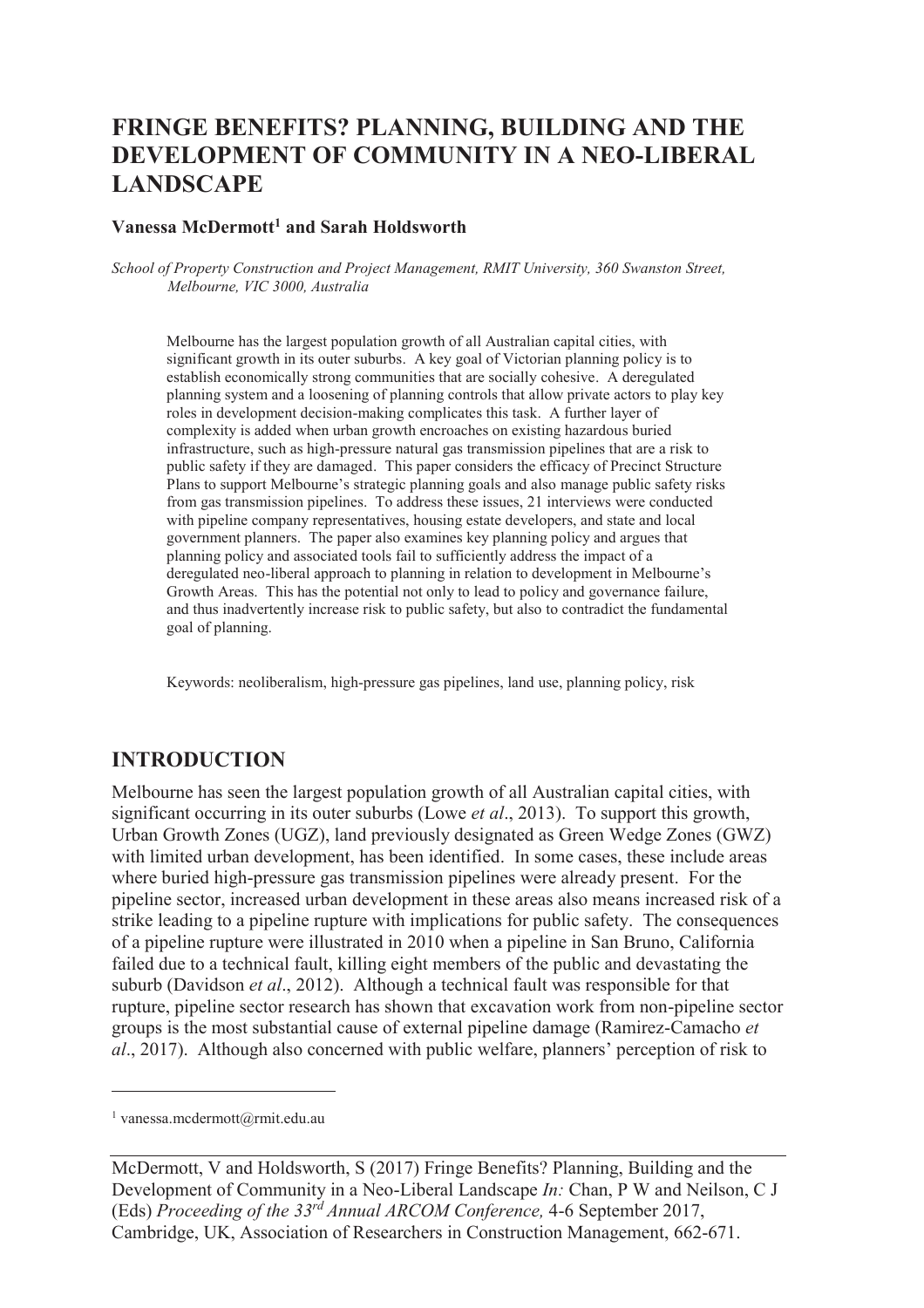urban growth is focused on providing access to services and housing to support socially cohesive, environmentally efficient, and economically viable communities over the long term.

To support increasing population growth Melbourne's strategic planning framework, Plan Melbourne<sup>2</sup>, includes policies governing urban planning and infrastructure development in UGZ, including for gas transmission pipelines (DPTLI 2014). The gas pipeline sector is also governed by policy and technical documents that include measures to address risks from population growth near potentially hazardous pipelines. However, the operationalization and interactions of these policies across the planning and pipelines sectors is complex, as their stated objectives do not always align. Added to that, neoliberal paradigms have permeated urban development and governance discourses, including in Victoria's planning scheme (Freestone 2007).

The paper starts with a brief outline of neo-liberal reform and Victorian planning and the implications of that for managing public safety risk in development near transmission pipelines. It then describes the methodology used in the research and how the assessment was conducted. It continues with a comparison of the risk governance mechanisms for urban development and pipelines as articulated in current planning and pipeline legislation. The paper then discusses Victorian planning policy with a specific focus on the role of Precinct Structure Plans (PSPs) to manage the risk to public safety from increasing urban development in areas with high-pressure gas transmission pipelines. The paper concludes that, in this case, a market-driven planning framework in which planning roles are increasingly decentralized has the potential to create a public safety risk.

#### **Metropolitan Planning Strategy**

 $\overline{a}$ 

Over the course of the twentieth century, planning in Victoria evolved out of a need for government to provide amenity and services to communities because of haphazard development led by private enterprise. Over subsequent decades, planning came to be dominated by ideas of social democracy (Steele 2009). However, in the mid-1970s an economic rationalist agenda began to permeate government and planning discourse. This saw a greater reliance on market-based decisions (Gleeson and Low 2007, Huxley 2000, Sandercock 1998). In the 1980s, planning decisions became dominated by neo-liberal principles of economic efficiency, deregulation, and outsourcing. As a result, urban planning has become oriented towards short or medium-term planning decisions focused on market-oriented outcomes (Healy and Williams 1993).

One outcome of a market-driven focus for contemporary planning is the emergence of a third space or 'hybrid' governance context in which public, private, and community interests compete for attention (Steele 2009). This has created a context where private sector actors, such as developers assume functions of the 'state', rather than government, and make significant decisions about the type of development that occurs. Rather than the sole responsibility of government, a new process of governing (Rhodes 1996: 652) has emerged that is influenced and directed by the interests and objectives of multiple private and public stakeholders. Another consequence of neo-liberal, deregulated planning has been the decentralization of the planning role as planners work more in the private sector and less in the public sector (Steele 2009). This decentralization means that

<sup>&</sup>lt;sup>2</sup> Plan Melbourne has been updated to Plan Melbourne 2017-2050. However, at the time the research reported here was conducted, Plan Melbourne was the current strategic planning document.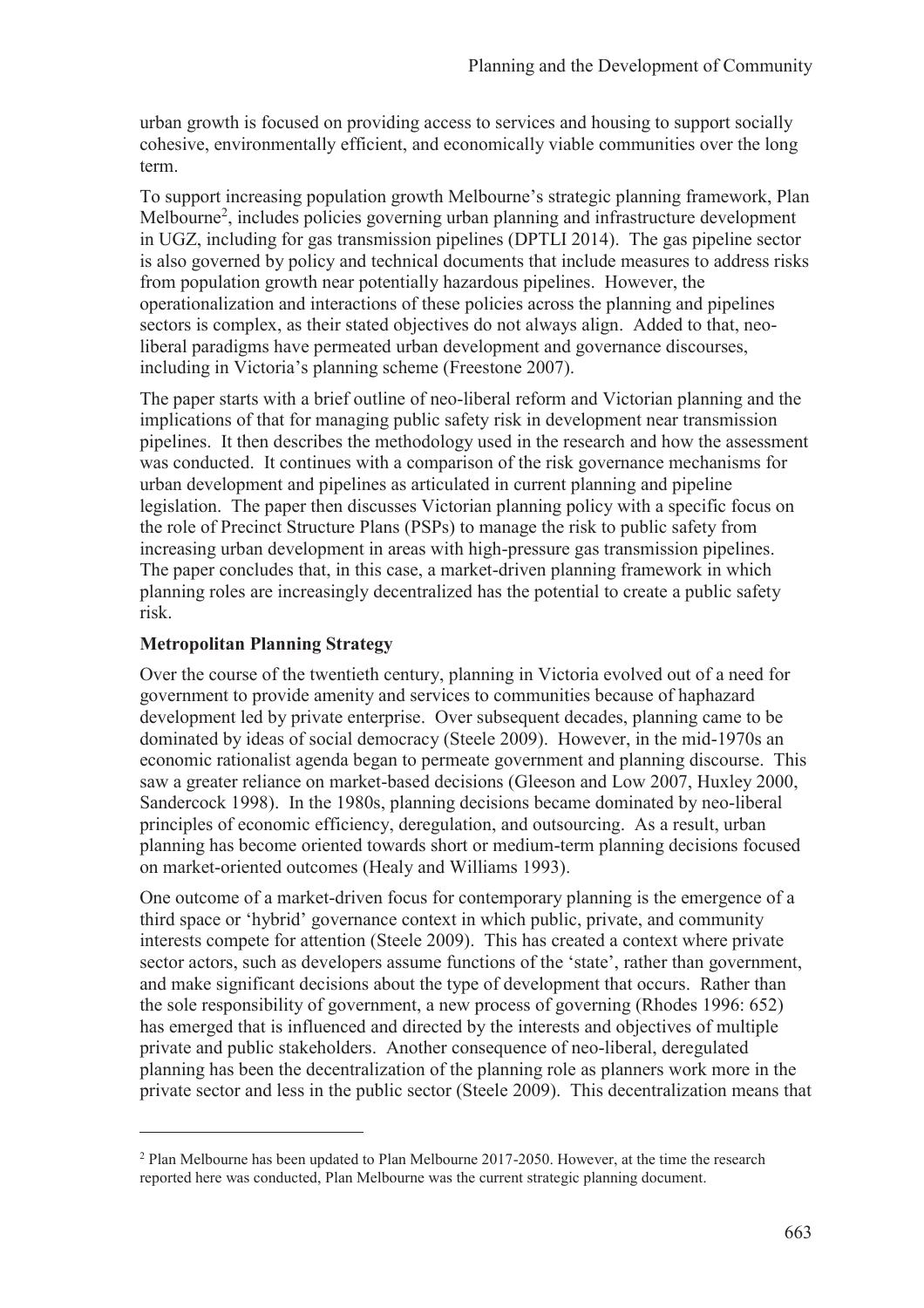planners are pulled in often contradictory directions and concerned largely with directly facilitating development through rapprochement with the private sector (Freestone 2007: 86).

The risk to communities and the challenges for planners in a neo-liberal planning system characterized by economic efficiency, deregulation, and outsourcing have been well canvassed in the planning literature (e.g. Firman and Fahmi 2017, Sager 2011, Savini 2017, Waterhout *et al*., 2013). Australian planning research has identified a range of risks to the community that emerge from a planning system influenced by neo-liberal discourses. For example, Randolph and Tice (2017) argue that metropolitan planning strategies must understand the risk of rising inequality from neo-liberal policies and reliance on the market to deliver housing (see also Kadi and Musterd 2015). As well as this social risk, the literature also considers planning policy and public safety risks from bushfires or other natural disasters. For example, Llausàs *et al*., (2016) considered Australian planning policy on Victoria's peri-urban areas and found that a market-led planning system and short-term development considerations failed to provide any longterm strategic vision or to address social, ecological or landscape impacts. The planning literature also considers risk in relation to urban infrastructure in Australia (e.g. see Bolleter 2017). Buxton and Chandu (2016) considered urban growth near Melbourne's Tullamarine airport and argued that a planning system 'co-opted' by influential social actors and a lack of integrated planning policy across all levels of government resulted in poor outcomes.

There is currently little research regarding planning policy and risk to public safety from urban development near potentially hazardous buried infrastructure. This paper considers the impact of neo-liberal planning frameworks and public safety risks from development on Melbourne's fringe that encroaches on existing hazardous buried infrastructure, namely high-pressure gas transmission pipelines.

## **METHOD**

The data presented here is drawn from a project exploring risk management in planning policy and the risk awareness of urban planners in relation to gas transmission pipelines in Melbourne's GWZs (see also Hayes *et al*., 2015). This paper reports data from 21 interviews with pipeline sector representatives, planners (strategic and statutory, private sector, local and state government), housing estate developers, development consultants, and the pipeline technical regulator. Semi-structured interview questions were framed around the interactions between planners, developers and pipeline companies and probed participants' awareness of the risks associated with development near transmission pipelines and the strategies they used to identify and manage potential risks.

The research used a case study design with purposively selected urban growth areas where pipelines are present to illustrate the complexity of the planning process in relation to land use, pipelines, and risk. Importantly, although case study findings may not be generalizable across contexts, they nevertheless provide opportunities to draw from 'the power of example' (Flyvbjerg 2001, Timmermans and Tavory 2012), in this case to examine risk management in planning policy in relation to gas transmission pipelines. Specifically, using urban growth on Melbourne's fringe as a case study revealed how topdown governance frameworks affect the way that planners not only perceive, but also manage, risks in relation to urban development and transmission pipelines. The work received university ethics approval and all interviews were recorded, and later transcribed and coded for analysis. Open coding was completed independently by each researcher under the broad umbrella of the ways that the different groups perceived and experienced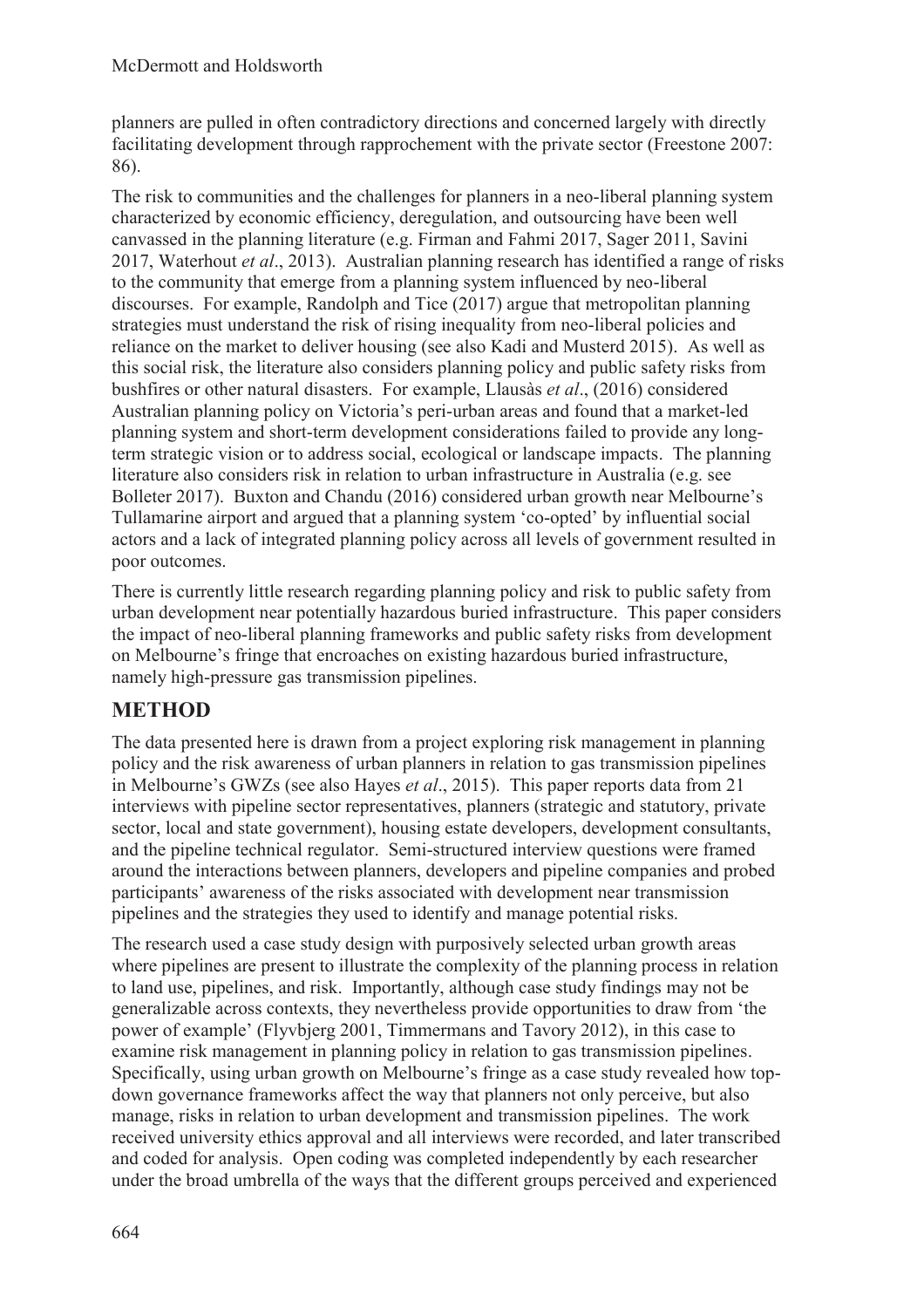risk in relation to planning and transmission pipelines, which were comparatively examined across the groups. This fine-grained analysis enabled the researchers to systematically tease out what emerged as a broader pattern of risk governance and specifically the way that Precinct Structure Plans, situated within a deregulated planning process, addressed risk in the context of urban planning near transmission pipelines.

## **RESULTS AND DISCUSSION**

#### **The Planning Sector: Governance and Risk**

In Victoria, and in conjunction with Plan Melbourne, the primary planning legislation is the *Planning and Environment Act* (PEA). The strategic goals of these documents include providing housing and services to support socially cohesive, environmentally sustainable, and economically viable communities (Buxton *et al*., 2016). A key part of Plan Melbourne is the densification of development in UGZ, located in four Growth Corridors (GCs), and guided by Growth Corridor Plans (GCP) that provide macro-level development details. Precinct Structure Plans (PSPs) determine the density of development and must consider amenity and infrastructure identified in the GCPs, as informed by urban design principles (GAA 2012, 2013; Hirsch *et al*., 2016). The responsibility for PSP development rests with the Metropolitan Planning Authority  $(MPA)<sup>3</sup>$ , an independent statutory body with a broad, facilitative role to work with councils, other government agencies, and the planning and development sectors (MPA 2015-16). A PSP must be undertaken prior to any development and, like the GCPs, must reflect the objectives of the PEA and Plan Melbourne including a focus on the economic and social welfare of communities. The design of the PSP determines the use of the UGZ, namely defining land uses and imposing conditions, thresholds, and restrictions depending on the nature of the use. Zones are used to mitigate any risks to 'sensitive use,' understood in planning to include residential use, childcare centres, pre-schools and schools, from incompatible use (e.g. keeping industrial use and away from schools).

The PEA and the Victorian Planning Scheme recognizes pipeline risks, including in terms of public safety. For example, the Victorian Planning Scheme mandates that planners must … recognize existing transmission pressure gas pipelines in planning and protect from further encroachment by residential development or other sensitive land uses … (SPPF Clause 19.03-6). One way that planning legislation mitigates risk of pipeline encroachment is by recognizing easements over the pipe. Easements are registered on the property Title deed and provide pipeline companies with referral rights over the intended use of the land. The size and scale of the easement depends on the type of pipeline, although a typical example would be a 20 metre wide easement. This allows planners to design communities and also to minimize the threat to buried infrastructure; however, the referral right does not apply to an area of risk, defined by the pipeline sector as the measurement length of a pipeline (see below). As a result, for the pipeline sector, these planning tools are limited in their ability to adequately address the high-consequence, low-probably risk to the public of a pipeline rupture.

### **The Pipeline Sector: Governance and Risk**

 $\overline{a}$ 

The concerns of the pipeline sector are underpinned by an understanding that highpressure gas transmission pipelines present significant risks to public safety if they are

<sup>&</sup>lt;sup>3</sup> In August 2016 the Minister for Planning renamed the MPA the Victorian Planning Authority (VPA) responsible for managing Melbourne's urban growth including facilitating innovative, integrated land and infrastructure planning (MPA 2015-16, 4).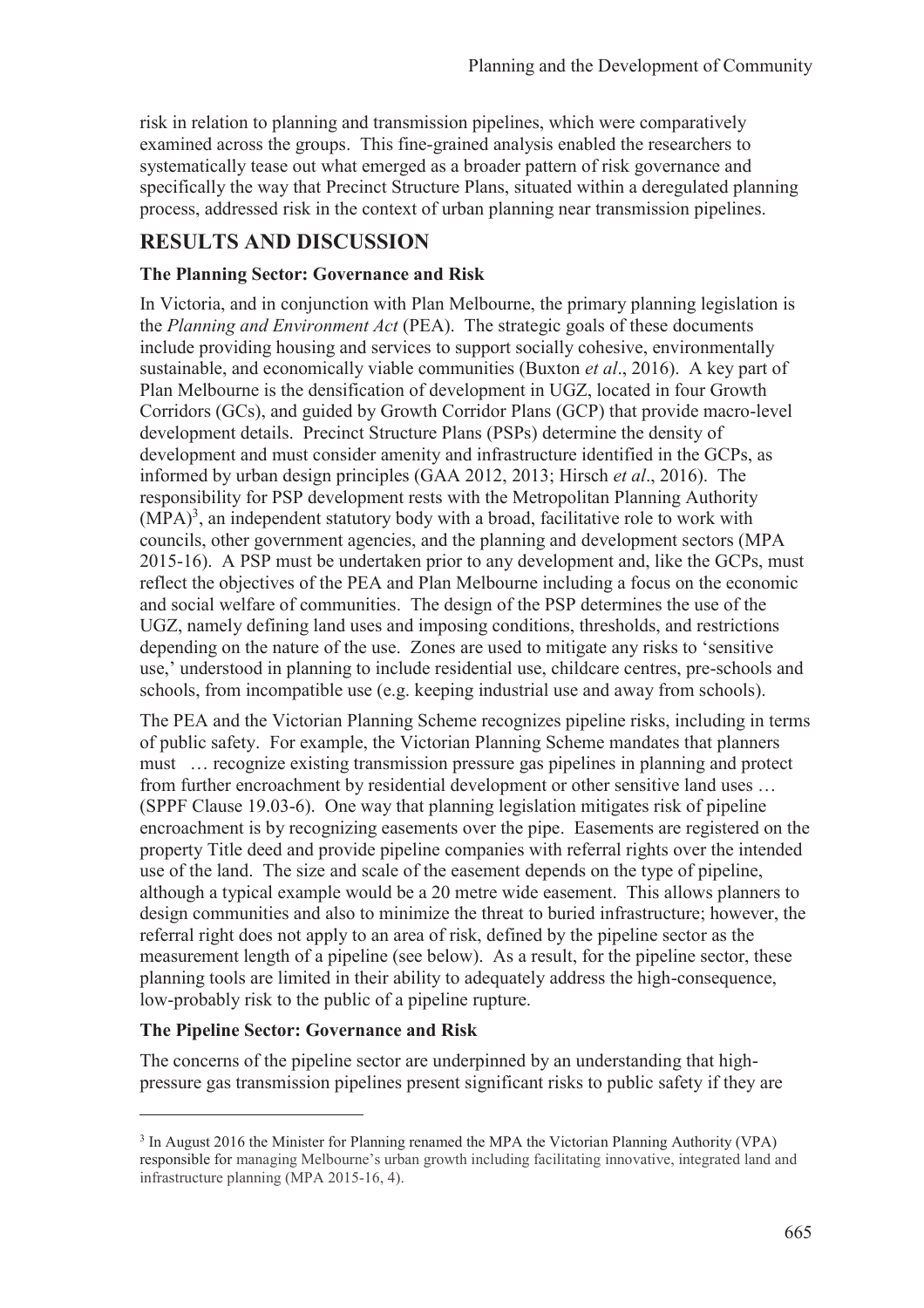damaged. In Australia, specific legislation and technical Standards mandate the obligations and responsibilities of pipeline companies for safe pipeline operation, including controlling risk from external pipeline interference. In Victoria it is *The Pipelines Act 2005* (PA) and Pipeline Regulations 2007. However, across the pipeline sector the technical Standard that informs pipeline design, construction and operation is the Australian Standard Pipelines - Gas and liquid petroleum (AS2885) and especially Part 3: Operation and maintenance (AS2885.3) (Standards Australia 2012b). Part of the requirements mandated in AS2885.1-2012 s2 is to identify threats to the pipeline, including from external interference, and to reduce risk to an acceptable level using a safety management study (SMS) (Standards Australia 2012a AS2885.1, s2, p 21). In effect, AS2885 functions as a risk management protocol that, through the SMS process, assesses risk and stipulates the controls that pipeline companies must incorporate into their Pipeline Integrity Management Plan (PIMP).

AS2885 includes a range of physical and procedural measures to prevent pipeline damage but those of relevance in the context of this paper are the concepts of 'measurement length,' 'sensitive use,' and classification zones. These measures are intended to reduce the risk associated with pipelines in or near populated areas and can trigger additional engineering design and construction requirements if necessary. The measurement length of a pipeline is defined as the radiation contour that would result from a full-bore pipeline rupture (Standards Australia 2012a AS2885.1 s4.3.1, 42). The associated risk profile is a consequence of the land use occurring within the measurement length and classified according to 'location classes' with some types of land use defined as 'sensitive use.' In contrast to the planning sector, for the pipeline industry, sensitive use relates to situations where certain types of development (e.g. childcare centres, hospitals, schools) create vulnerable groups that are unable to protect themselves from the consequences of a pipeline failure. The industry preference is for sensitive land uses and concentrations of population to be located away from the pipeline, which has implications for housing density around pipelines.

### **The PEA, Governance, and Pipelines: The Realities of Planning on the Fringe**

Over the past two decades neo-liberal paradigms have seen core public planning functions and responsibilities shift from the state to the private sector (Rhodes 1996, Steele 2009). This has seen a decentralization of planning roles, with planners also employed directly by developers and engaged as 'development consultants' to guide developers through the complex PSP process (e.g. see Firman and Fahmi 2017, Freestone 2007). Steele (2009) argues that local government planning schemes and the assessment of development proposals are now written and assessed by private sector planning consultants that may also represent and advocate for the interests of private clients. There is evidence of this in the data. For example, one development consultant described their role as working for private clients such as developers as well as government clients such as local and state government.

Further, the new process of governing (Rhodes 1996: 652) that emerges as a result of a neo-liberal agenda and deregulation of planning means that policy objectives can sit uncomfortably against the interests and objectives of multiple private stakeholders (Firman and Fahmi 2017, Freestone 2007, Gleeson and Low 2007, Llausàs *et al*., 2016). The data reveals that these types of tensions are evident in Victorian planning. For example, although the MPA and local councils are bound by legislation and strategic plans, a diversity of private actors and market mechanisms inform all aspects of community development within Melbourne's UGZ. The data showed that even though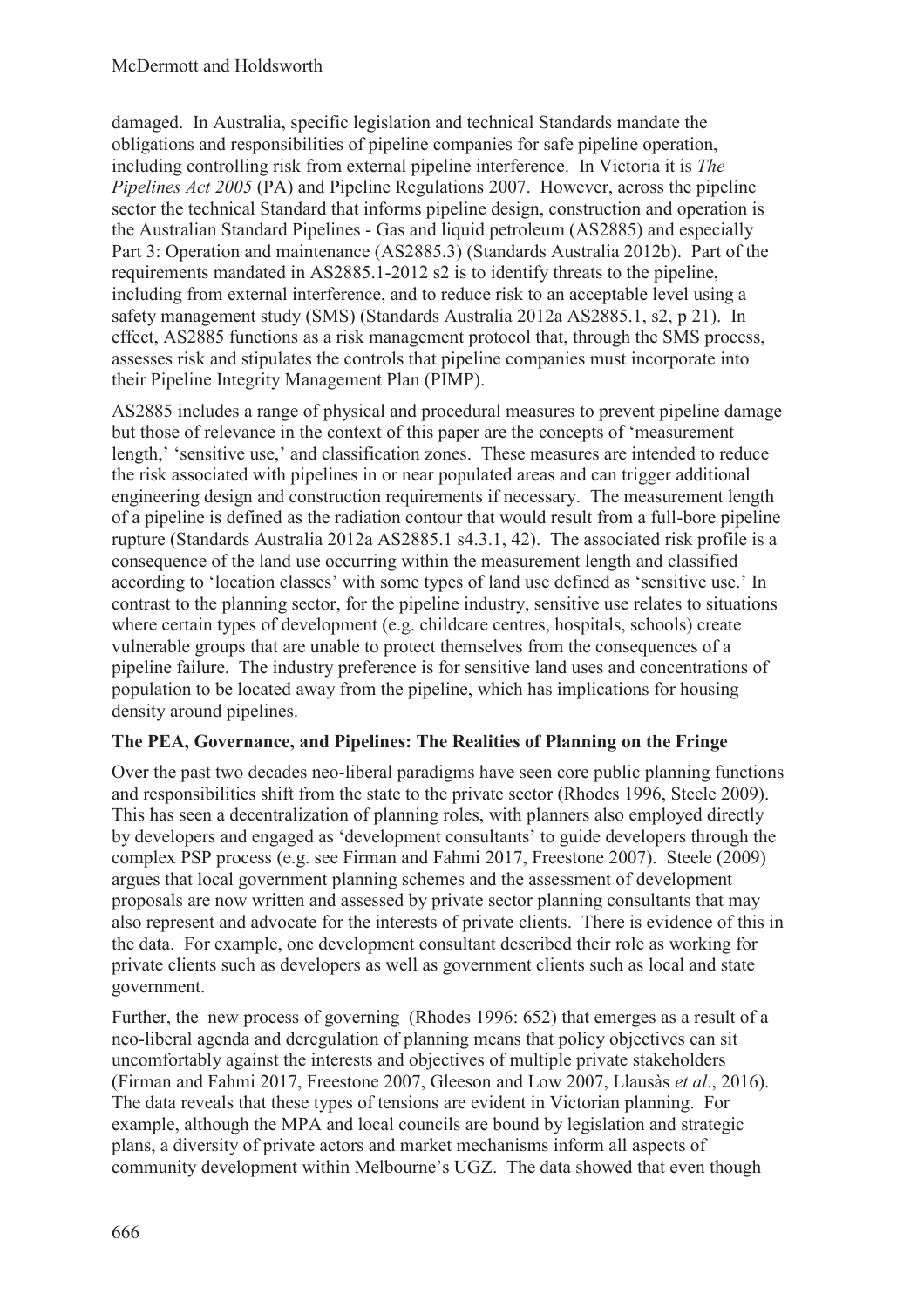the MPA is charged with the development of PSPs there is no centrally mandated approach or guideline about who it partners with to accomplish this task. A PSP may be driven by a partnership between the MPA and a local council, between council and a consortium of developers, or a development consultant representing a developer and/or private landholders. One council planner described the process as a bit fluid and the following indicative comments from a developer illustrates these points:

…with the larger developments we actually fund the PSP. So it would cost us about a million dollars to put a PSP together … Pay for a lot of reports to be done, manage the process and guide, oh, not guide, encourage the MPA to keep things moving, on a reasonable timeframe. There's usually a consortium of developers who contribute to make sure it's pushed through. [Developer]

As the comment cited above shows, developers play a key role in '*encouraging*' government actors, such as the MPA, to keep the process '*moving.*' One potential outcome of the apparent ad hoc nature of the PSP process, and irrespective of the objectives of the PEA and Plan Melbourne, is that design outcomes become aligned with those of the developer, rather than the long-term well-being of that community. Although this approach may represent some short-term efficiency for government, a dominant planning focus on short or medium-term outcomes also raises questions around long-term amenity for communities on the urban fringe (Bolleter 2017, Buxton and Chandu 2016, Llausàs *et al*., 2016).). This issue becomes more complex when development is planned in areas where high-pressure gas pipelines exist and the safety requirements of the PA and AS2885, such as relocation of community facilities and the types and levels of permissible housing density clash with the objectives of private sector actors within the constraints of urban planning policy.

Plan Melbourne does not include any reference to high-pressure transmission pipelines as either providing an essential community service or as potentially hazardous infrastructure requiring particular risk management strategies in a draft PSP. A statutory council planner comments on the complexity of balancing community needs against pipeline risks in the following way:

…our first preference in terms of the residents there will have the best access to employment, to public transport, to services, which is planning 101. Then how do you manage the risk of being near the pipeline? Well, ideally, if you go completely risk averse, then you just say no one can be in there. But people live there already. Units are developed. There's hospitals and medical centres all in the vicinity. [Stat. Planner]

The PSP is used to design communities to meet the community welfare goals of the PEA and Plan Melbourne, described above as planning *101*. The PSP is also the forum where the objectives of various stakeholders, including design decisions, priorities, and outcomes for the proposed development are voiced. The PSP is a complex process that can take many years, with a draft PSP formally pre-exhibited to government agencies that includes councils and publicly owned utility companies. Problematically, nongovernment owned utilities, such as transmission pipelines, do not have 'determining referral status' under clause 66 of the PEA (DPTLI 2014) and tend not be included in this stage. The only trigger for notification of pipeline companies is if a planned development is within a pipeline easement that is registered on the land Title. As one pipeline industry representative noted:

Under that Act [PEA]… [PIPELINE ORG] or all non-government utilities are not referral authorities … they only really become aware of us at sub-division if we've got an easement. Not all our pipelines have easements. They're in road reserves sometimes and other places. So in a Planning and Environment Act perspective, they don't have to refer to us.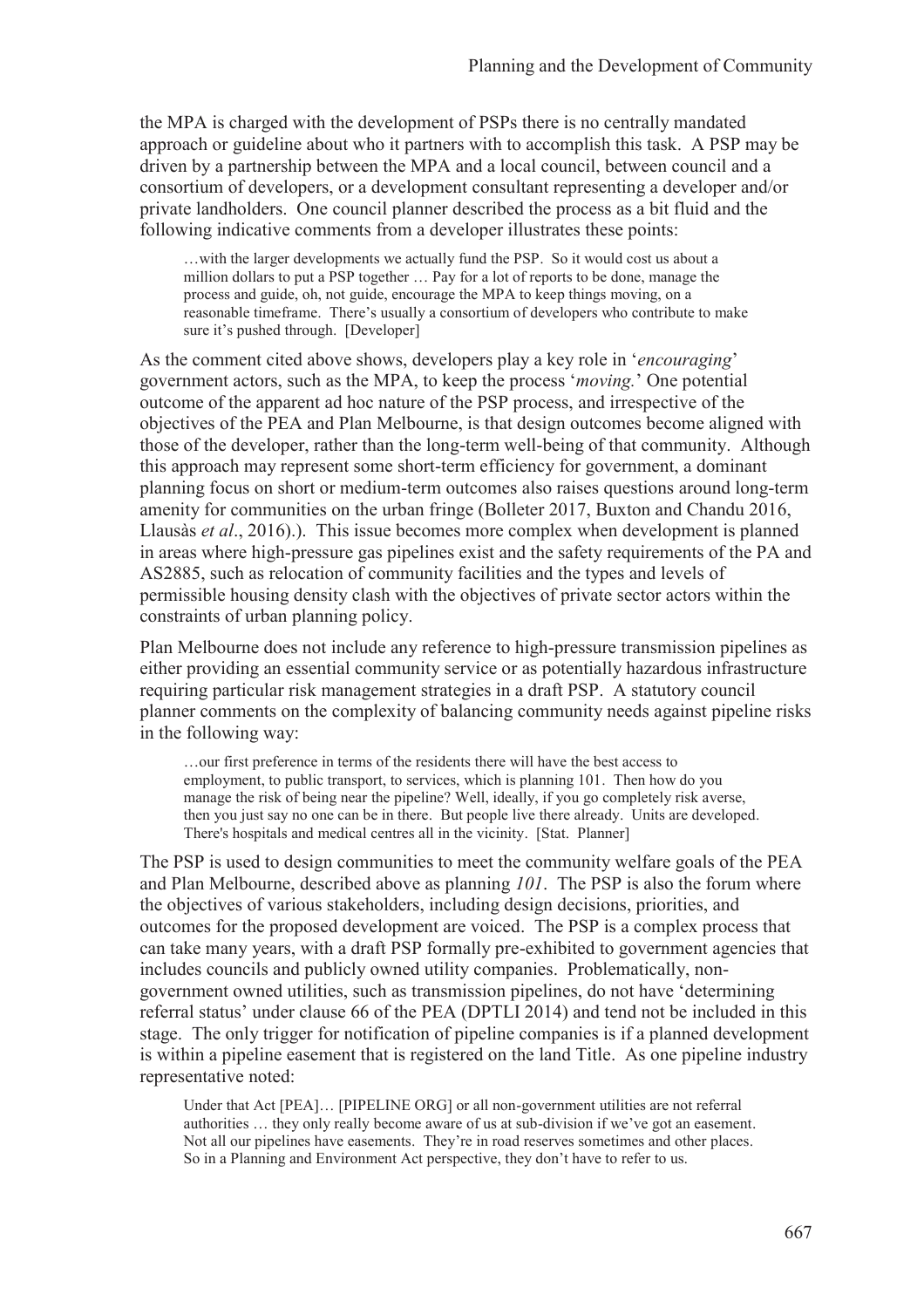Any pipeline company concerns about land use and development within the pipeline measurement length, but outside the easement, are recommendations only. As one development consultant stated:

… outside of that easement, I think that that's up to the pipeline asset owner to put in place measures to protect it … the issue is that there is no formal referral requirement in the planning scheme to the asset owners … There's no trigger for the people involved to think to do it.

The opportunity for pipeline companies to provide input does not occur until late in the PSP process, when the Minister for Planning reviews comments from the public exhibition but prior to inclusion of a PSP in the Victorian Planning Scheme. The PEA requires that a number of prescribed Ministers, including the Minister for Energy and Resources responsible for administering the PA, be notified of planning scheme amendments*.* The Minister for Energy and Resources passes the notification on to the relevant pipeline companies who have 28-days to comment on the draft PSP. If the pipeline companies have not been made aware of this proposal it is at this point that a safety management study (SMS) may be undertaken, with any recommendations provided as feedback to the proposed amendment.

The management, or undertaking, of an SMS for a PSP further demonstrates the difficulties of a hybridized governance space. Although government actors, such as MPA, recognize the role of an SMS as it relates to minimizing risk from transmission pipelines, responsibility for coordinating an SMS often rests with those managing the PSP. This can be problematic because developers often fund a PSP with significant financial investments at risk. The requirements imposed by pipeline companies, as identified through a SMS, can raise issues for developers regarding costs and project delays. The following comments by a developer and a council planner illustrate the role of an SMS in relation to strategic planning, risk management, and pipelines:

…we had spent probably two or three years working with the MPA and council to come up with the background information that was going to feed into the design of the PSP. [PIPELINE ORG] came into the process midway … and basically said, Sorry, we've got some feedback from the Panel Hearing that suggests that you're going to have to redesign your whole PSP … The design and all the background work that … had to be reconfigured to accommodate the requirements of an authority which, oh, sorry, an organization, which had the weight of some legislation behind it, and had a significant impact into that outcome. I'm just trying to think of the name of the Act that was sitting behind it … They've talked about having to go through a SMS … It was definitely The Pipelines Act that I can remember. [Developer]

…unless a planner knows to look at the PSP or knows there's a measurement length … under the existing planning scheme, they will look at their referrals and it won't be there to do one. So you can put in the PSP that a safety management study's been done for these pipelines within this measurement length. But sometimes there might not be a safety management study, the planner might not know that that's within the measurement length … [Council planner]

These comments indicate the complexity of a hybridized governance space that involves multiple private actors with competing objectives. Despite claims by some developers interviewed to be focused on positive community outcomes, the hybridized space in which planners work raises questions around the way that the risks associated with transmission pipelines are balanced against financial returns as well as long-term community outcomes. More significantly, not only do these comments emphasize the need to include pipeline companies early in the PSP process but also that the current planning framework fails to support planners to engage with these groups when making planning decisions.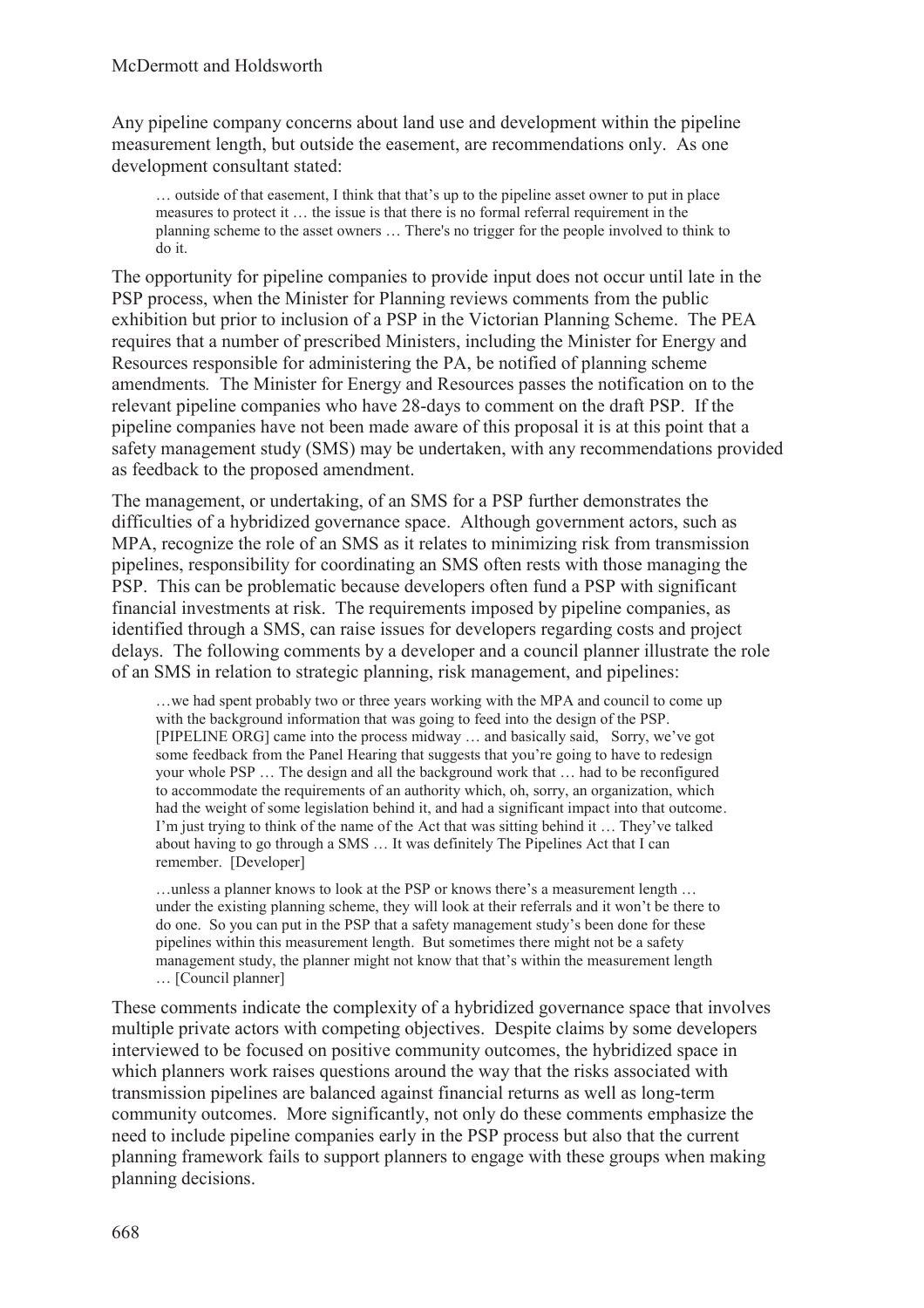# **CONCLUSIONS**

Both the planning sector and the pipeline industry are governed by legislation that seeks to manage risk in order to deliver positive, and safe, community outcomes. However, the data revealed several issues, stemming from requirements in the respective pieces of governing legislation and technical Standards that created tension between the pipeline sector and planners. Fundamentally, in terms of planning and development on Melbourne's fringe, these groups conceptualize the risk to communities in very different ways.

Although aware of the risk from an encroachment on a potentially hazardous pipeline and while also concerned with public safety, this is just one of many competing risks that planners seek to balance. Planners' perception of risk is primarily related to minimizing any negative impact on good long-term community outcomes. For planners, one key objective of Plan Melbourne is to increase the densification of housing within Melbourne's UGZ. This objective is clearly counter to the type of land use desired by pipeline companies. For the pipeline sector, increased urban development increases the risk to public safety from an accidental strike from excavation work by non-pipeline sector workers. Pipeline companies' preference is to prohibit, or at least relocate, sensitive land uses out of a pipeline measurement length in order to minimize the highconsequence but low probability risk to community from a pipeline rupture.

Effectively managing risk and public safety in relation to pipelines is complicated by a deregulated planning system where the boundaries and responsibilities for the governance of development have shifted away from the state in ways that give greater influence to powerful private actors. A deregulated planning system has also seen the emergence of a hybrid governance environment that includes the decentralization of the planning role. Planners increasingly work not only in public roles but also in the private sector representing the interests and objectives of multiple private and public stakeholders. However, the current planning frameworks in Victoria fail to bridge the gaps between the objectives of public and private actors associated with development in Melbourne's Growth Areas. Not only does this have the potential to lead to policy and governance failure, and thus inadvertently increase risk to public safety, but also to contradict the fundamental goal of planning, namely to establish communities with strong economies that are socially cohesive, now and into the future.

## **ACKNOWLEDGEMENTS**

This work was funded by the Energy Pipelines CRC, supported through the Australian Government's Cooperative Research Centers Program. The cash and in-kind support from the Australian Pipelines and Gas Association Research Standards Committee is gratefully acknowledged.

# **REFERENCES**

- Bolleter, J (2017) Fringe benefits? A review of outer suburban development on Perth's fringes in relation to state government goals concerning the natural environment and efficient transport connectivity. *Australian Planner*, 1-22.
- Buxton, M and Chandu, A (2016) When growth collides: Conflict between urban and airport growth in Melbourne, Australia. *Australian Planner*, **53**(4), 310-320.
- Buxton, M, Goodman, R and Moloney, S (2016) *Planning Melbourne: Lessons for a Sustainable City*. Australia: CSIRO Publishing.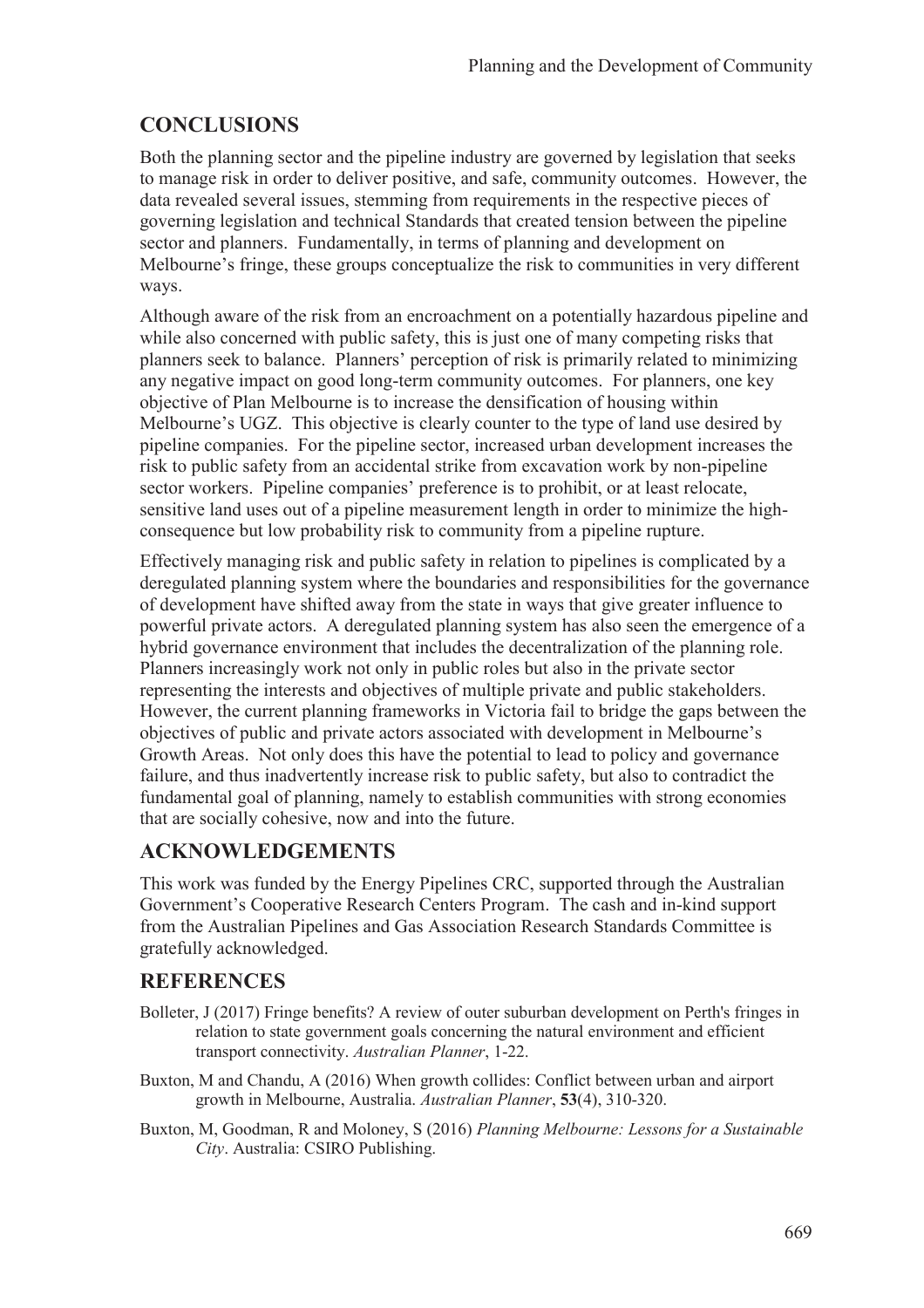- Davidson, R A, Kendra, J, Li, S, Long, L C, McEntire, D A, Scawthorn, C and Kelly, J (2012) *Final Project Report #56 San Bruno California, September 9, 2010 Gas Pipeline Explosion and Fire*. Newark, DE: University of Delaware Disaster Research Center.
- Department of Planning, Transport, Local Government and Infrastructure (DPTLI) (2014) *Plan Melbourne: A New Metropolitan Planning Strategy*. Australia: Victorian Government.
- Firman, T and Fahmi, F A (2017) The privatization of metropolitan Jakarta's (Jabodetabek) urban fringes: The early stages of post-suburbanization in Indonesia. *Journal of the American Planning Association*, **83**(1), 68-79.
- Flyvbjerg, B (2001) *Making Social Science Matter: Why Social Inquiry Fails and How It Can Succeed Again (Translation S Sampson)*. Cambridge: Cambridge University Press.
- Freestone, R (2007) A History of planning. *In*: S Thompson (Ed.) *Planning Australia: An Overview of Urban and Regional Planning*. New York: Cambridge University Press.
- Gleeson, B and Low, N (2007) 'Unfinished business': Neoliberal planning reform in Australia. *Urban Policy and Research*, **18**(1), 7-28.
- Growth Areas Authority (2012) Growth Corridors Plans Managing Melbourne's Growth. Victoria: Growth Areas Authority.
- Growth Areas Authority (2013) *Precinct Structure Planning Guidelines: Part One, Overview of Planning New Communities*. Victoria: Growth Areas Authority.
- Hayes, J, McDermott, V and Lingard, H (2015) 'What is risk? Construction activity near hazardous infrastructure. *In*: Raiden, A and Aboagye-Nimo, E (Eds.), *Proceedings of the 31st Annual ARCOM Conference*, 7-9 September 2015, Lincoln, UK. Association of Researchers in Construction Management, 105-114.
- Healy, P and Williams, R (1993) European urban planning systems: Diversity and convergence. *Urban Studies*, **30**(4/5), 701-720.
- Hirsch, J A, Green, G F, Peterson, M, Rodriguez, D A and Gorden-Larsen, P (2016) Neighborhood sociodemographics and change in built infrastructure. *Journal of Urbanism: International Research on Placemaking and Urban Sustainability*, **10**(2), 181- 197.
- Huxley, M (2000) Administrative Co-ordination, Urban Management and Strategic planning in the 1970's. *In*: S Hamnett and R Freestone (Eds.) *The Australian Metropolis: A Planning History*. London: Mansell Publishers.
- Kadi, J and Musterd, S (2015) Housing for the poor in a neo-liberalizing just city: Still affordable, but increasingly inaccessible. *Journal of Economic and Social Geography*, **106(**3), 246- 262.
- Llausàs, A, Buxton, M and Beilin, R (2016) Spatial planning and changing landscapes: A failure of policy in peri-urban Victoria, Australia. *Journal of Environmental Planning and Management*, **59**(7), 1304-1322.
- Lowe, M, Whitzman, C and Giles-Corti, B (2013) Integrated planning for healthy communities: Does Victorian state legislation promote it? *The State of Australian Cities (SOAC) Conference 6*, 26-29 November, Sydney, Australia.
- Malekpour, S, Brown, R R and De Haan, F J (2017) Disruptions in strategic infrastructure planning - What do they mean for sustainable development? *Environment and Planning C: Politics and Space*, 1-19.
- Metropolitan Planning Authority (2015-16) *Annual Report Victorian Planning Authority*, Metropolitan Planning Authority, State of Victoria, Australia.